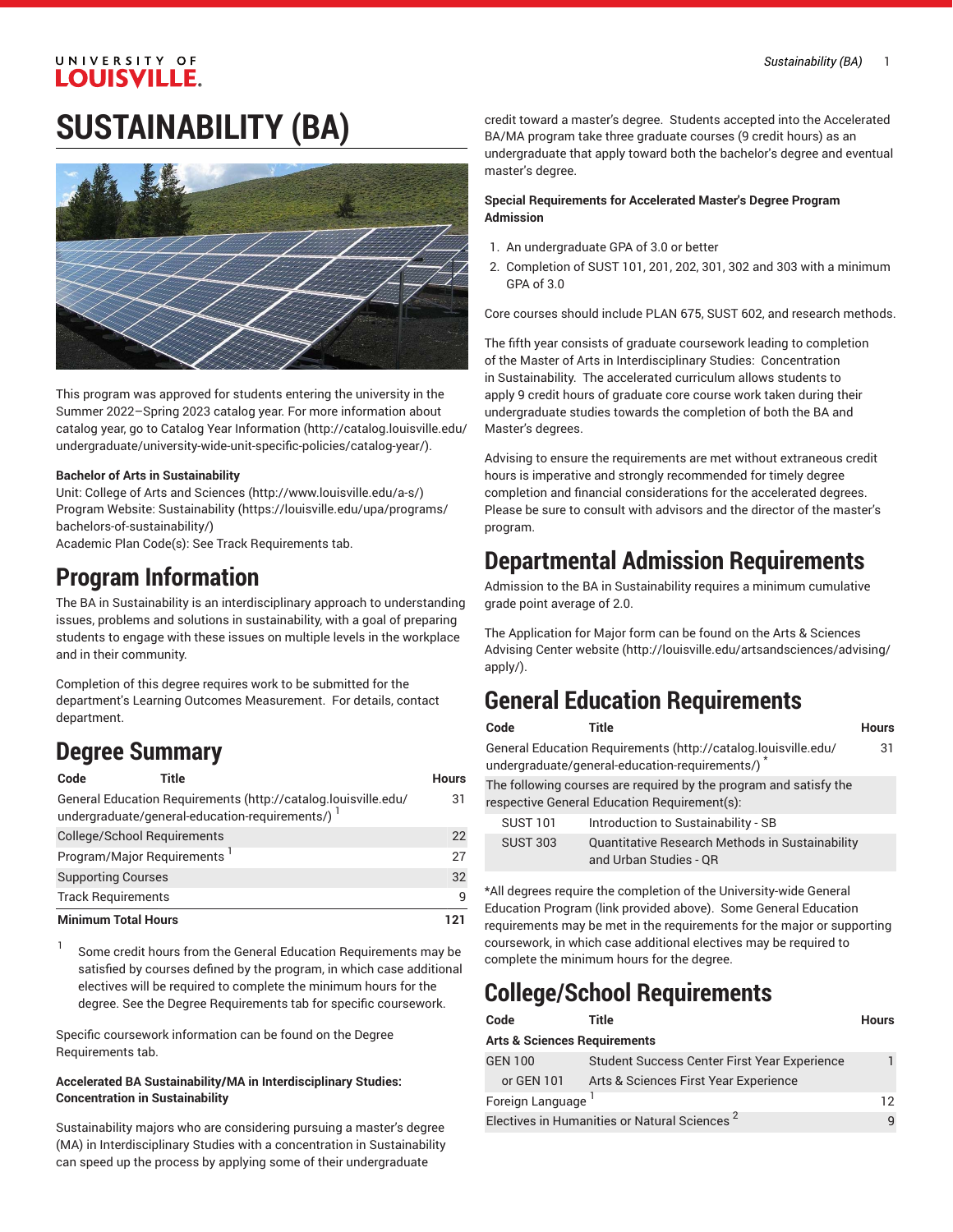#### UNIVERSITY OF **LOUISVILLE.**

WR - two approved courses at the 300 level or above

**Minimum Total Hours 22**

# **Program/Major Requirements**

| Code                                                   | <b>Title</b>                                                              | <b>Hours</b> |  |
|--------------------------------------------------------|---------------------------------------------------------------------------|--------------|--|
| <b>Department of Urban and Public Affairs</b>          |                                                                           |              |  |
| Sustainability Core:                                   |                                                                           |              |  |
| <b>SUST 101</b>                                        | Introduction to Sustainability - SB                                       | 3            |  |
| <b>SUST 201</b>                                        | <b>Environmental Management</b>                                           | 3            |  |
| <b>SUST 202</b>                                        | Behavioral Dimensions of Environmental Decision-<br>Making                | 3            |  |
| <b>SUST 301</b>                                        | Sustainable Built Environment - D1, SB                                    | 3            |  |
| <b>SUST 303</b>                                        | Quantitative Research Methods in Sustainability<br>and Urban Studies - OR | 3            |  |
| <b>SUST 402</b>                                        | Policy and Governance in Sustainability - WR                              | 3            |  |
| <b>SUST 403</b>                                        | Sustainable Societal Systems                                              | 3            |  |
| <b>SUST 518</b>                                        | Urban Demography and GIS                                                  | 3            |  |
| <b>SUST 404</b>                                        | Sustainability Internship - CUE                                           | 3            |  |
| or SUST 401                                            | Independent Study Sustainability - CUE                                    |              |  |
| <b>Minimum Total Hours</b>                             |                                                                           | 27           |  |
| Code                                                   | <b>Title</b>                                                              | <b>Hours</b> |  |
| <b>Supporting Courses</b>                              |                                                                           |              |  |
|                                                        | Natural and Social Science electives <sup>4</sup>                         | 18           |  |
| Electives <sup>5</sup>                                 |                                                                           | 14           |  |
| <b>Minimum Total Hours</b>                             |                                                                           | 32           |  |
| Code                                                   | <b>Title</b>                                                              | <b>Hours</b> |  |
| <b>Track Requirements (See Track Requirements tab)</b> |                                                                           |              |  |

At least 50 of the total minimum hours required must be at the 300 level or above.

| Code            | Title                                                                | <b>Hours</b> |
|-----------------|----------------------------------------------------------------------|--------------|
|                 | <b>Culminating Undergraduate Experience (Graduation requirement)</b> |              |
|                 | Requirement fulfilled by completing one of the following:            |              |
| <b>SUST 401</b> | Independent Study Sustainability - CUE                               |              |
| <b>SUST 404</b> | Sustainability Internship - CUE                                      |              |

1 Completion of the intermediate level of a single foreign language 2 In addition to courses counted toward General Education; 6 hours must be at 300 level or above

- <sup>3</sup> May be incorporated into other degree requirements
- 4 Outside of courses used to meet major requirements with 15 hours at the 300 level or above (in addition to courses counted toward General Education)
- 5 Students who satisfy General Education Requirements by courses defined by the program will require additional electives to complete the minimum hours for the degree.

# **Track Requirements**

#### **Policy and Governance in Sustainability**

Academic Plan Code(s): SUSTBA\_PGS

| Code                       | <b>Title</b>                                                                                                                 | Hours |
|----------------------------|------------------------------------------------------------------------------------------------------------------------------|-------|
| <b>Track Requirements</b>  |                                                                                                                              |       |
|                            | Select one of the following courses:                                                                                         | 3     |
| <b>POLS 335</b>            | <b>Global Environmental Politics</b>                                                                                         |       |
| <b>POLS 426</b>            | <b>Environmental Policy</b>                                                                                                  |       |
| <b>PLAN 620</b>            | <b>Environmental Policy</b>                                                                                                  |       |
|                            | PGS Electives, select two of the following courses:                                                                          | 6     |
| $C1$ 430                   | <b>Environmental Crime</b>                                                                                                   |       |
| <b>COMM 413</b>            | <b>Environmental Communication - CUE</b>                                                                                     |       |
| GEOG 340                   | <b>Environmental Conflict in the United States:</b><br><b>Historical Foundations &amp; Contemporary Problems</b><br>-D1, SBH |       |
| <b>PADM 302</b>            | <b>Foundations of Urban Administration</b>                                                                                   |       |
| <b>PADM 305</b>            | Urban Policy                                                                                                                 |       |
| <b>PADM 645</b>            | Economic Development                                                                                                         |       |
| SOC 315                    | <b>Environmental Sociology</b>                                                                                               |       |
| <b>SUST 480</b>            | <b>Special Topics in Sustainability</b>                                                                                      |       |
| <b>Minimum Total Hours</b> |                                                                                                                              |       |

#### **Sustainable Societal and Urban Systems**

Academic Plan Code(s): SUSTBA\_SUS

| Code                       | Title                                               | Hours |
|----------------------------|-----------------------------------------------------|-------|
| <b>Track Requirements</b>  |                                                     |       |
| <b>ENVS 360</b>            | <b>Global Environmental Change</b>                  | 3     |
|                            | SUS Electives, select two of the following courses: | 6     |
| <b>ANTH 332</b>            | Ecology, Politics and Culture                       |       |
| <b>ECON 360</b>            | <b>Environmental Economics</b>                      |       |
| <b>ENVS 363</b>            | Climate Science                                     |       |
| <b>FNVS 365</b>            | Biogeography                                        |       |
| <b>ENVS 571</b>            | <b>GIS and Water Resources</b>                      |       |
| <b>PI AN 301</b>           | Principles of Urban Planning                        |       |
| <b>SUST 480</b>            | <b>Special Topics in Sustainability</b>             |       |
| <b>Minimum Total Hours</b> |                                                     | 9     |

#### **Sustainable Societies**

Academic Plan Code(s): SUSTBA\_SS

| Code                      | Title                                                                                    | Hours |
|---------------------------|------------------------------------------------------------------------------------------|-------|
| <b>Track Requirements</b> |                                                                                          |       |
| GEOG 361                  | Sustainable Human Environments - WR                                                      | 3     |
|                           | SS Electives, select two of the following courses:                                       | 6     |
| <b>ANTH 352</b>           | <b>Food and Body Politic</b>                                                             |       |
| <b>BIOL 440</b>           | Global Change Ecology - CUE                                                              |       |
| GEOG 300                  | Globalization and Diversity - SB, D2                                                     |       |
| <b>PHIL 328</b>           | <b>Environmental Ethics</b>                                                              |       |
| <b>PI AN 305</b>          | Dogs in Society: An Interdisciplinary Examination<br>of the Human-Canine Connection - SB |       |
| SOC 305                   | Urban Sociology                                                                          |       |
| SOC 380                   | <b>Animals and Society</b>                                                               |       |